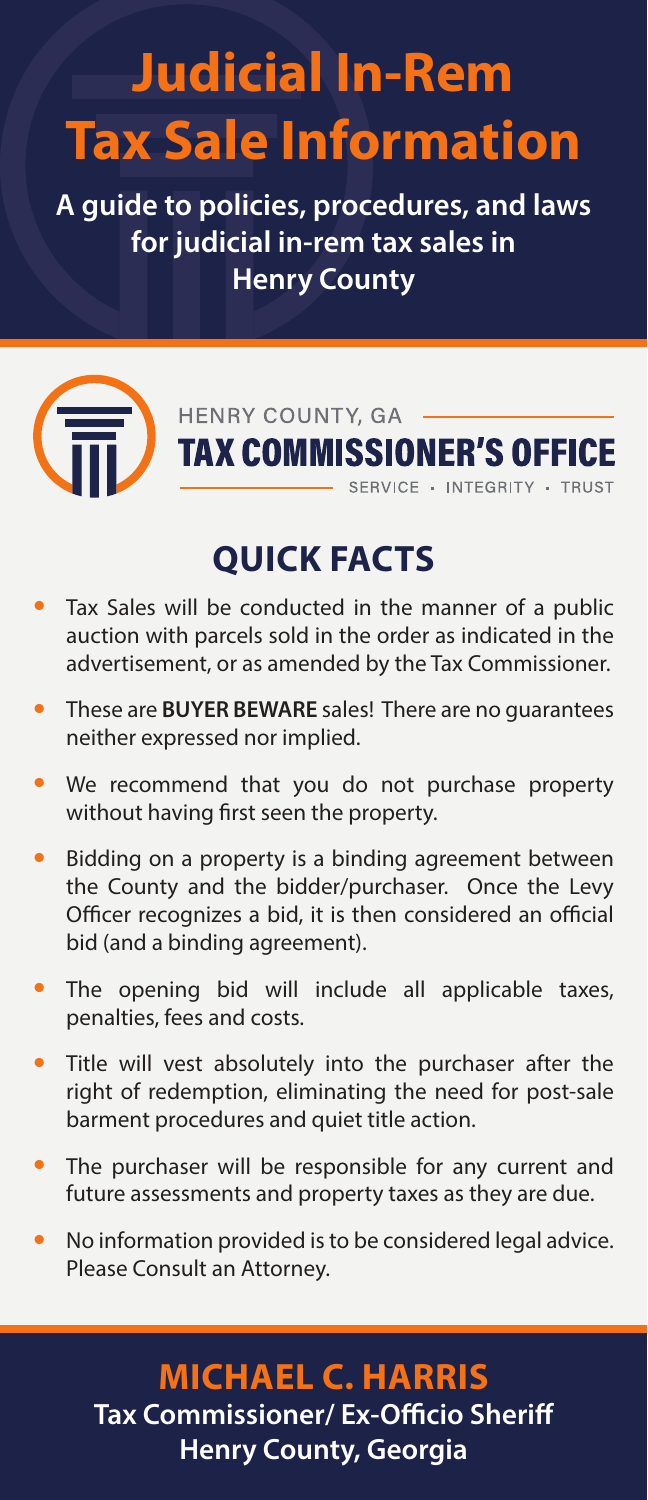

Most Tax Commissioners use tax sales as their method of last resort in fulfilling their constitutional obligation to collect delinquent property taxes. The reality for every tax office in Georgia is that sometimes the only way to collect taxes is levy and sale of the taxpayer's property. The Georgia code provides for two types of tax sales:

- Judicial In-Rem Tax Sales
- Non-Judicial Tax Sales

Here in Henry County, we principally utilize the Judicial In-Rem Tax Sale process, and this brochure is designed to further explain how this process works.

Additional details associated with individual tax sales can be found on our website at www.HenryCountyTax.com. This will include specific information related to properties to be sold.



In 1995, the General Assembly created the "in-rem" process by which counties and municipalities can collect taxes through judicial means in a manner that is quicker and results in greater certainty of title as opposed to the non-judicial tax sale process (O.C.G.A. § 48-4-75).

In accordance with State law (O.C.G.A. § 48-4-76) and as adopted locally by resolution on November 20, 2000, Henry County authorized *"the filing of judicial in-rem tax foreclosures for the collection of delinquent taxes…"* and further decided that it was desirable for *"the improvement of the marketability and insurability of properties, and to return certain delinquent properties back to the tax rolls and into productive use".* Once the decision has been made to pursue this process, the tax commissioner *"shall file a petition with Superior Court…"* (O.C.G.A. § 48-4-78) for a judicial tax sale.

It should be noted that the lawsuit is not filed against an individual, such as the owner of the property, but rather against the land itself. This is a procedure in law known as "In-Rem".

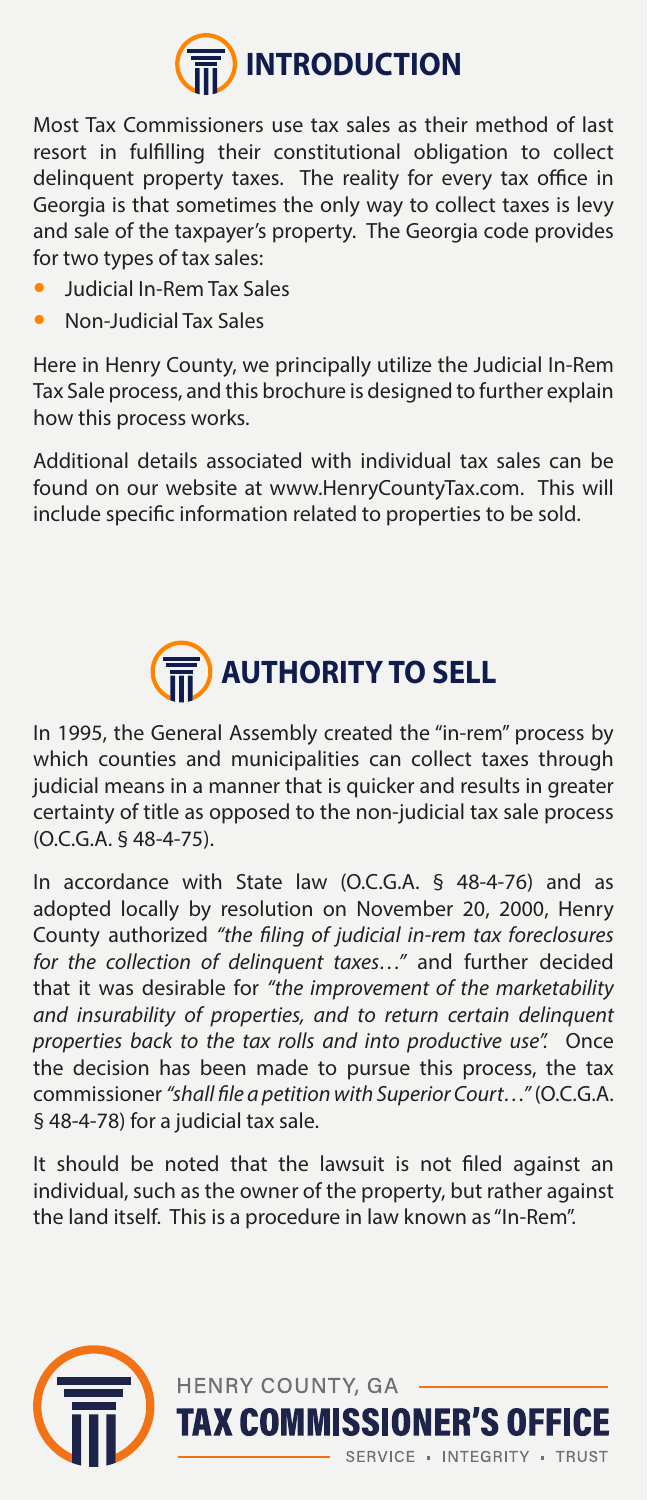

When a petition for judicial tax sale is filed, multiple types of notices will be distributed (O.C.G.A. § 48-4-78). A Notice of Lis Pendens will be filed in the Henry County real estate records (formal notice of pending legal action). The property will be posted with copies of the summons, petition, notice to interested parties, and notice of hearing. The same set of documents will be sent via regular mail to the occupant of the property that is the subject of the action and by certified mail to all interested parties named in the action. Also, within 30 days of filing the petition, the petitioner will submit a legal notice to the Henry Herald, which serves to alert the public to the filing of the petition. The notice will run for two (2) weeks.

Any interested party who learns that a property they have a claim to is subject to a tax foreclosure action should take actions to protect their interest, as their interest can be extinguished through the tax foreclosure process. Such interested parties should contact the Henry County Tax Commissioner and attend the scheduled hearing in the Henry County Superior Court. Interested parties should consult an attorney as to their rights and obligations.



During the hearing, all interested parties shall have the right to be heard and to contest the delinquency of the taxes or the adequacy of the proceedings. If the Superior Court determines that the information set forth in the petition is accurate and that proper notice was given, the court shall render its judgement and order that all requirements were met and that the property as described in the petition shall be sold in accordance with the provisions of O.C.G.A. § 48-4-79.



With the court order allowing for a foreclosure sale, all properties to be auctioned for delinquent taxes are advertised for four (4) consecutive weeks prior to the tax sale. These requirements are printed in the Wednesday edition of the Henry County legal organ, the Henry Herald. Each advertisement shows the owners name, a description of the property to be sold, and the amount of the tax due in accordance with O.C.G.A § 9-13-140; 9-13-141 and 9-13-142.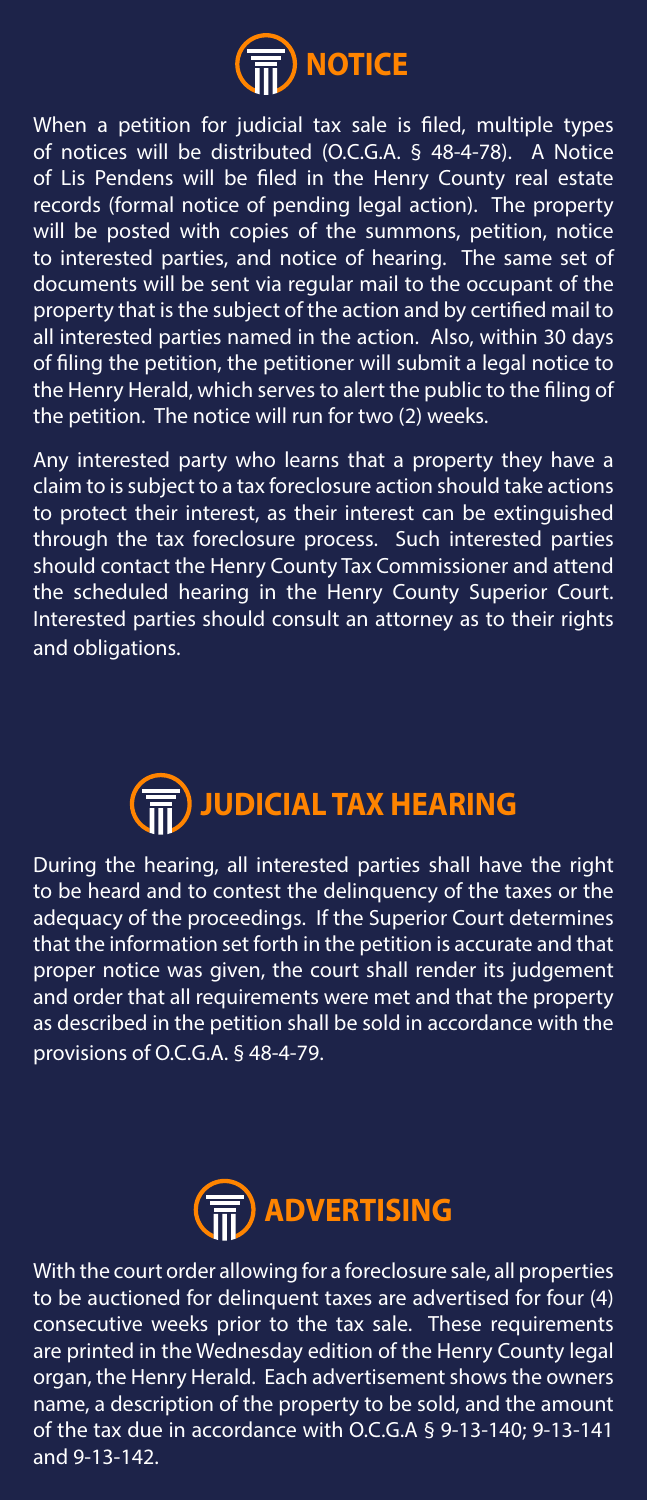

When held, Judicial In-Rem tax sales are conducted on the first Tuesday of the month between the hours of 10:00 am and 4:00 pm. The tax sales take place at the Henry County Administration Building located at 140 Henry Parkway, McDonough Georgia 30253. In the event that the first Tuesday of the month falls on a legal holiday, the tax sale may be held on that following day. For the most up to date information on upcoming tax sales, and list of the properties, please check our website at HenryCountyTax.com or call our office at (770) 288-8180.

The Judicial In-Rem tax sale shall not occur earlier than 45 days following the date of issuance of such order of the Henry County Superior Court (O.C.G.A. § 48-4-81).

Anyone wishing to bid on a tax sale property in Henry County must first Pre-Register with the Henry County Tax Commissioner's office on the day of the tax sale. All bidders are required to provide, to a staff member, the amount of certified funds they have available to bid. This known amount will be kept secured and private during the bidding process, with the understanding that bidders will not be allowed to bid beyond the amount of certified funds confirmed during the pre-registration process. Certified funds include cash, money orders and certified checks only.

The Opening Bid for a particular property is the sum total of the taxes due plus any and all accrued penalties, interest and fees. The property is sold to the highest bidder.

#### **PRE-SALE INFORMATION**

At any point prior to the sale, the delinquent taxes may be paid by the owner or an interested party. The amount due in order to remove the property from the tax sale includes the taxes due as well as any accrued interest, penalties and fees, and shall be paid to the Henry County Tax Commissioner. In the event that all required payments are made on the subject property, prior to the tax sale, the proceedings shall be dismissed and the rights and interests of all interested parties shall remain unaffected. Henry County does not, at this time, offer tax sale liens to interested parties.

#### **POST -SALE INFORMATION**

The law gives the former property owner one last chance to redeem the property through the Redemption Process after the tax sale. The delinquent owner has sixty (60) days from the date of the tax sale to pay into the registry of the Henry County Superior Court, the redemption amount, which is the minimum bid price. The successful bidder will then be refunded their purchase price and the foreclosure action is dismissed. If the delinquent owner fails to redeem the property within the required 60 day timeframe, then within 90 days of the date of sale, the title to the property passes to the purchaser by a deed issued by the Tax Commissioner.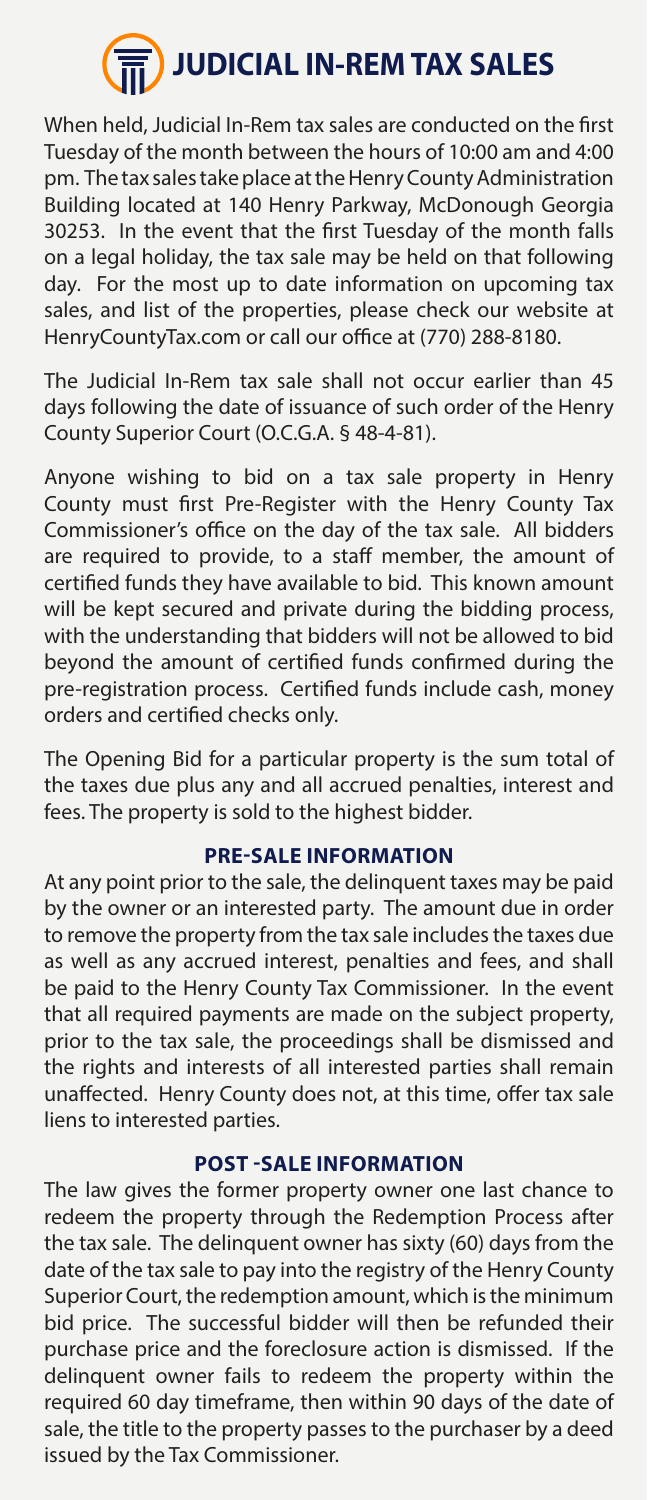

We require payment in full at the time of sale. Following the conclusion of the tax sale, all successful bidders are required to return to the Tax Commissioners office to remit funds. Remittance is required to be made at the Henry County Administration Building located at 140 Henry Parkway, McDonough, GA 30253, and must be in the form of cash, money order or certified check. We also require the purchaser to sign a statement attesting to the fact that certain property was purchased for the bid price.

According to O.C.G.A § 9-13-170, any person who becomes the purchaser of any real or personal property at any sale made at public outcry who fails or refuses to comply with the terms of the sale when requested to do so, shall be liable for the amount of the purchase money. It shall be at the discretion of the Tax Commissioner either to proceed against the purchaser for the full amount of the purchase money or to resell the property and then proceed against the first purchaser for any deficiency arising from the sale.



In the event the tax sale price exceeds the minimum bid amount at the sale, the Tax Commissioner shall deposit the surplus amount into the registry of the Henry County Superior Court. Such surplus funds shall be distributed by the Superior Court to the interested parties, including the owner, as their interests appear and in the order of priority in which their interests exist (O.C.G.A. § 48-4-81).

Information contained herein is not appropriate for the purposes of making a decision to carry out a tax sale transaction without first consulting your attorney, nor does it provide any form of advice for tax sale purchases. The information herein is not warranted or guaranteed to be accurate or complete, and may contain errors, mistakes, inaccuracies or omissions. You are advised not to take any actions in reliance on this information without first receiving competent legal advice. Even though reasonable diligence has been used to ensure that the information provided is up to date, the laws and legal requirements affecting tax executions and tax sales are dynamic and subject to legislative changes by the Georgia General Assembly or rule changes by the Georgia Department of Revenue.